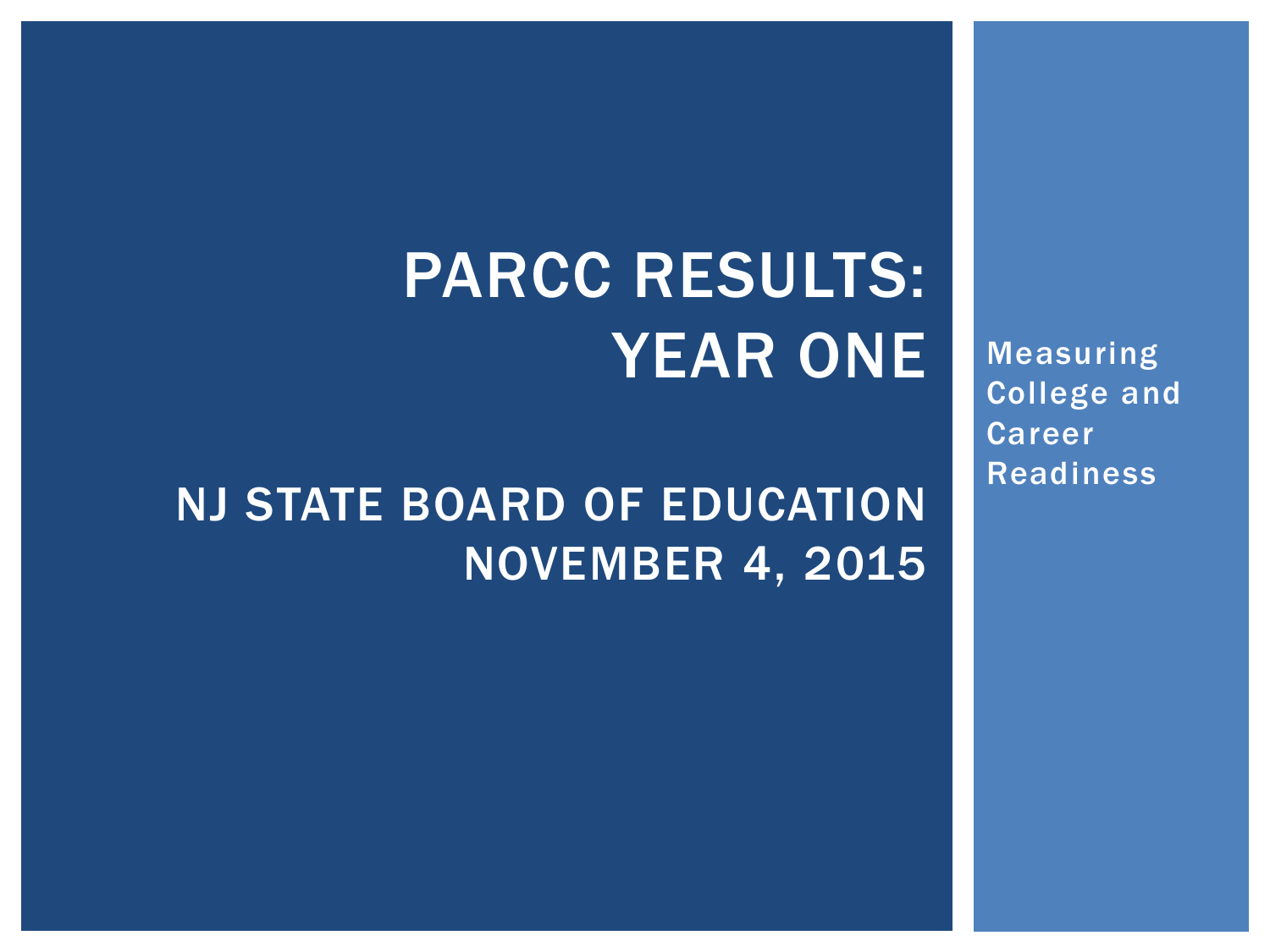*"Currently the New Jersey High School Proficiency Assessment (HSPA) does not measure college or work readiness…Further, New Jersey colleges and universities do not use scores from the HSPA for admissions or placement, because the test does not reflect postsecondary placement requirements."*

#### NEXT STEPS: REPLACE **HSPA**

"Replace HSPA with a series of end of course assessments in math and science, and a proficiency exam in language arts literacy that are aligned with the expectations of higher education and the workplace."

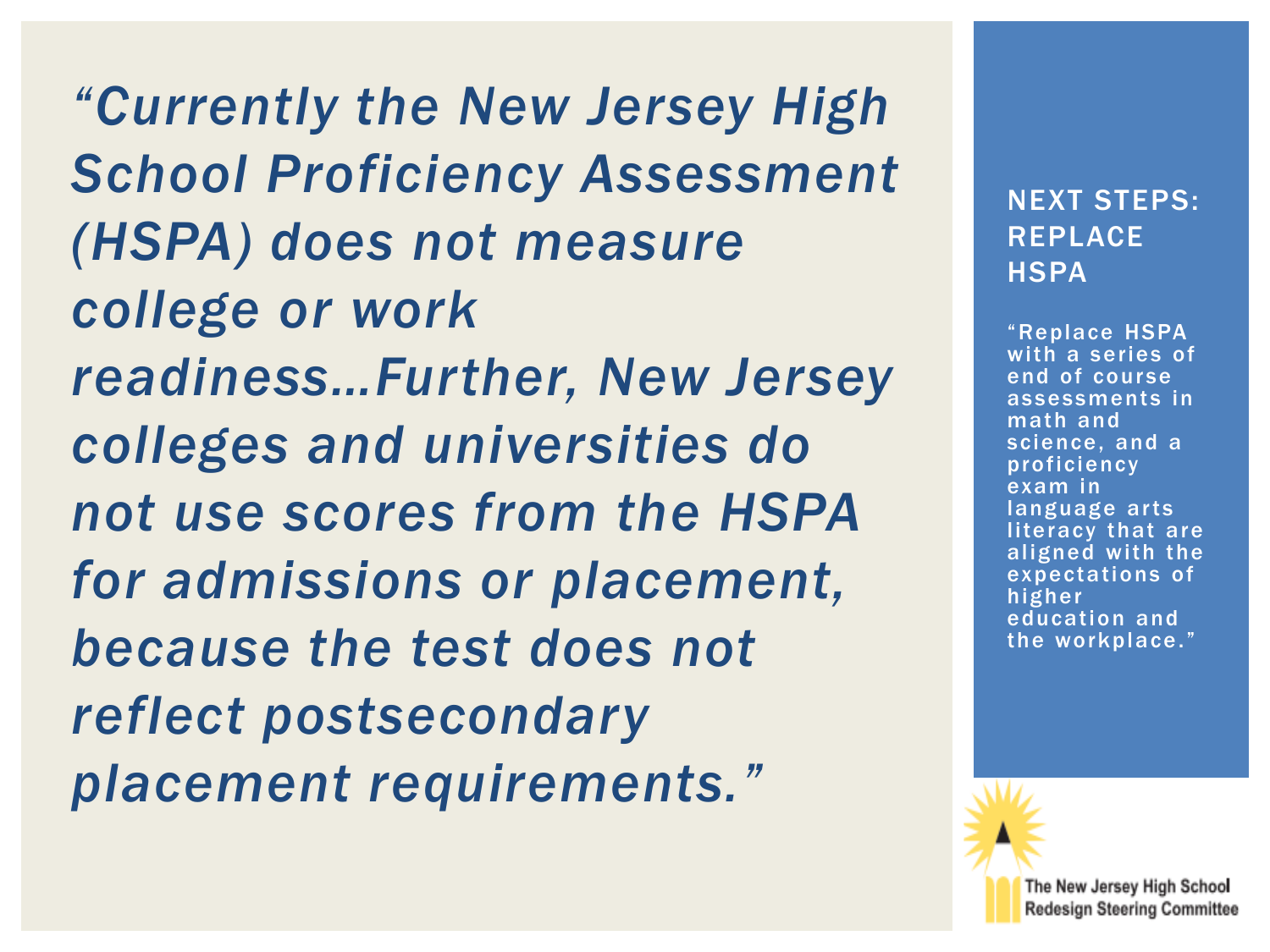## NEW JERSEY'S STATEWIDE ASSESSMENT PROGRAM

- **In 2009, the New Jersey State Board of Education adopted** new course taking requirements.
- **In 2010, the New Jersey State Board of Education adopted** higher standards in Language Arts and Mathematics.
- In 2010, New Jersey Department of Education began work with the Partnership for Assessment of Readiness for College and Careers (PARCC)
- **In 2015, PARCC replaced HSPA and previous assessments in** the elementary and middle school in language arts and mathematics. Students took PARCC English Language Arts and Literacy Assessments (ELA/L) in grades 3 – 11. Students took PARCC Mathematics Assessments in grades 3 – 8 and End of Course Assessments in Algebra I, Geometry, and Algebra II.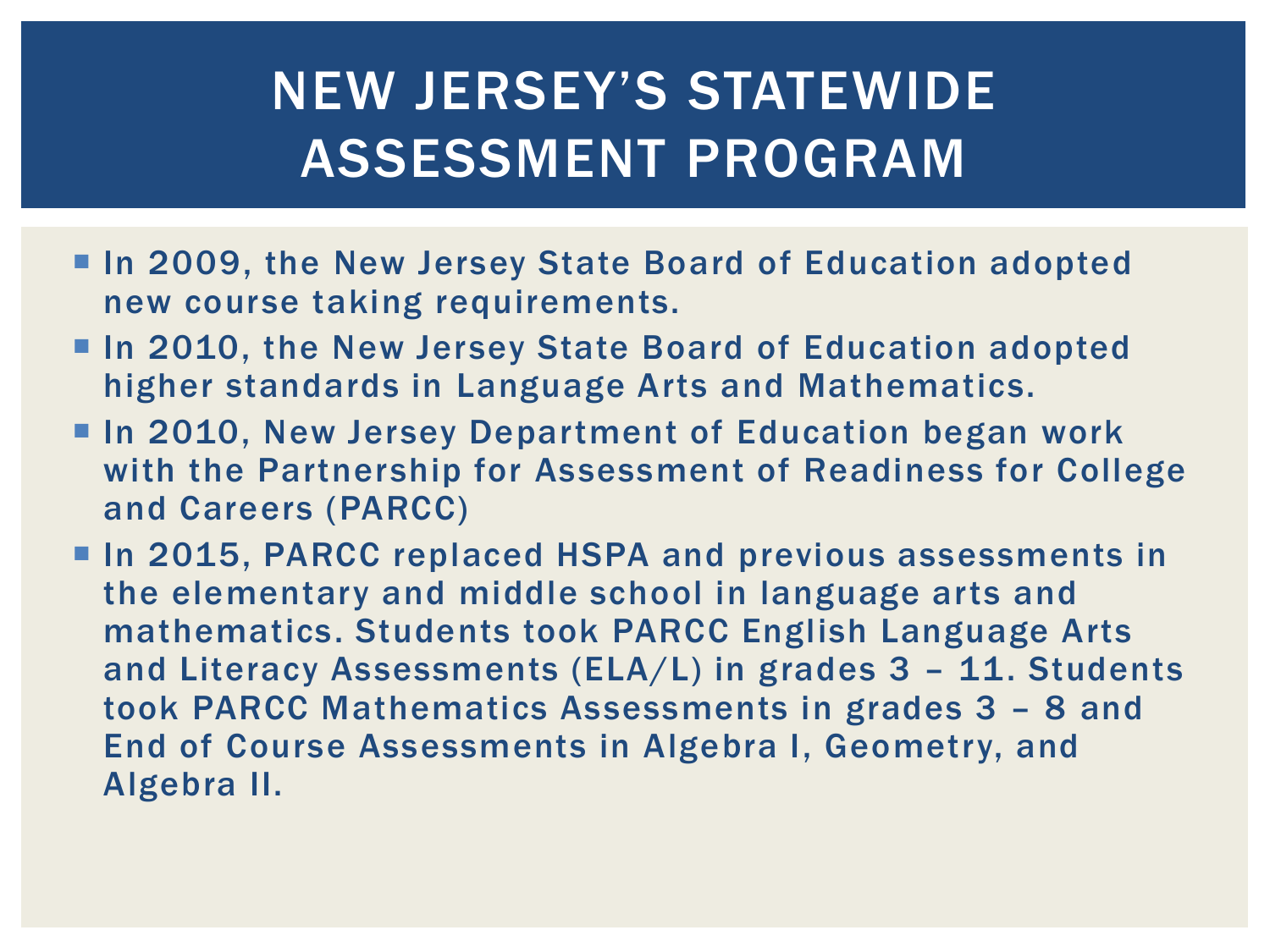#### WHAT IS PERFORMANCE LEVEL SETTING?

- **A process of deriving levels of performance on** educational or professional assessments, by which decisions or classifications of persons will be made (Cizek, 2006)
- Test scores can be used to group students into meaningful Performance Levels
- **Performance Level Setting is the process** whereby we "draw the lines" that separate the test scores into various Performance Levels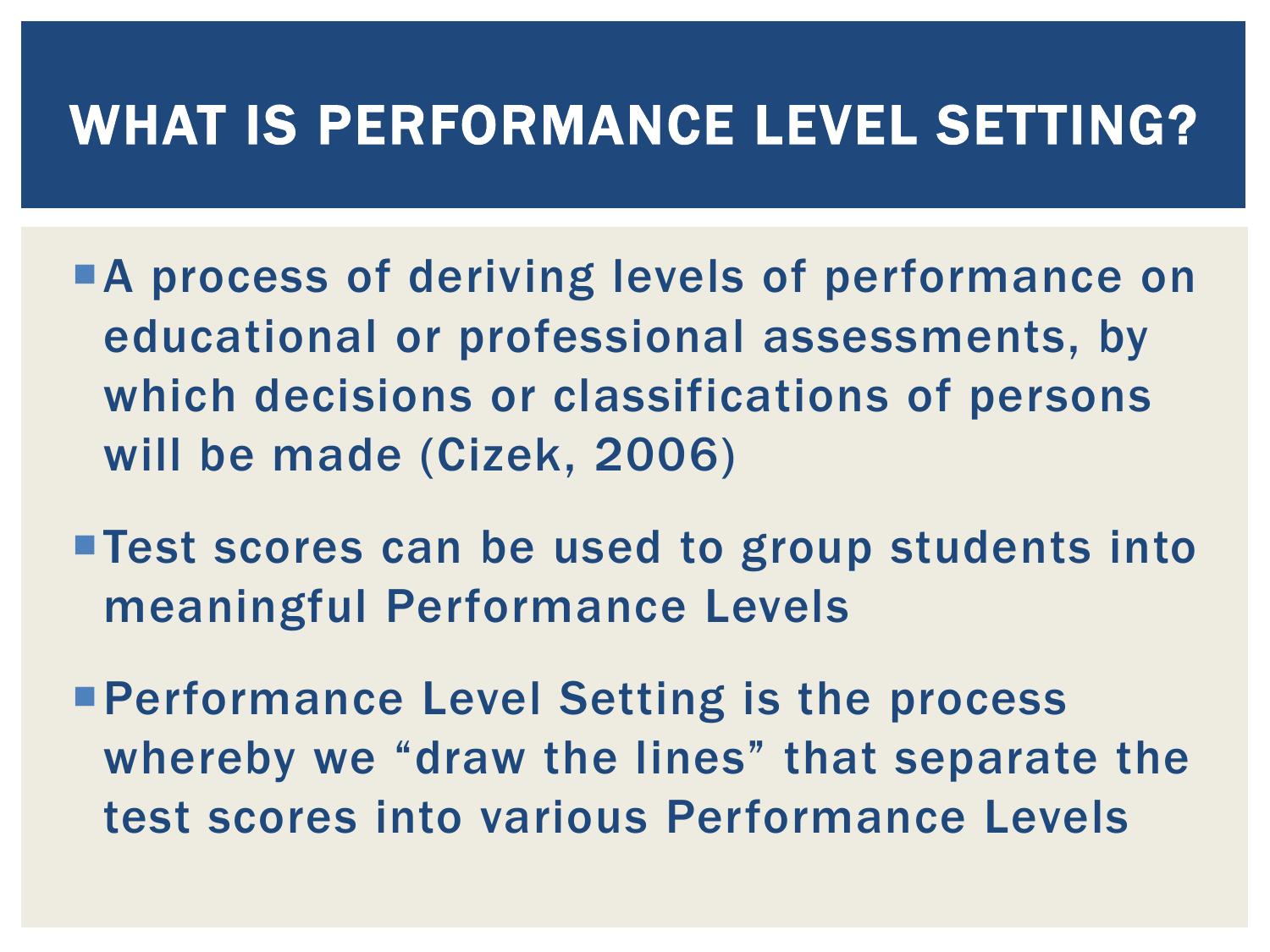## EVIDENCE BASED PERFORMANCE LEVEL SETTING

**Integrates empirical data from systematic research with** content expert judgment and policy goals in setting performance standards for students

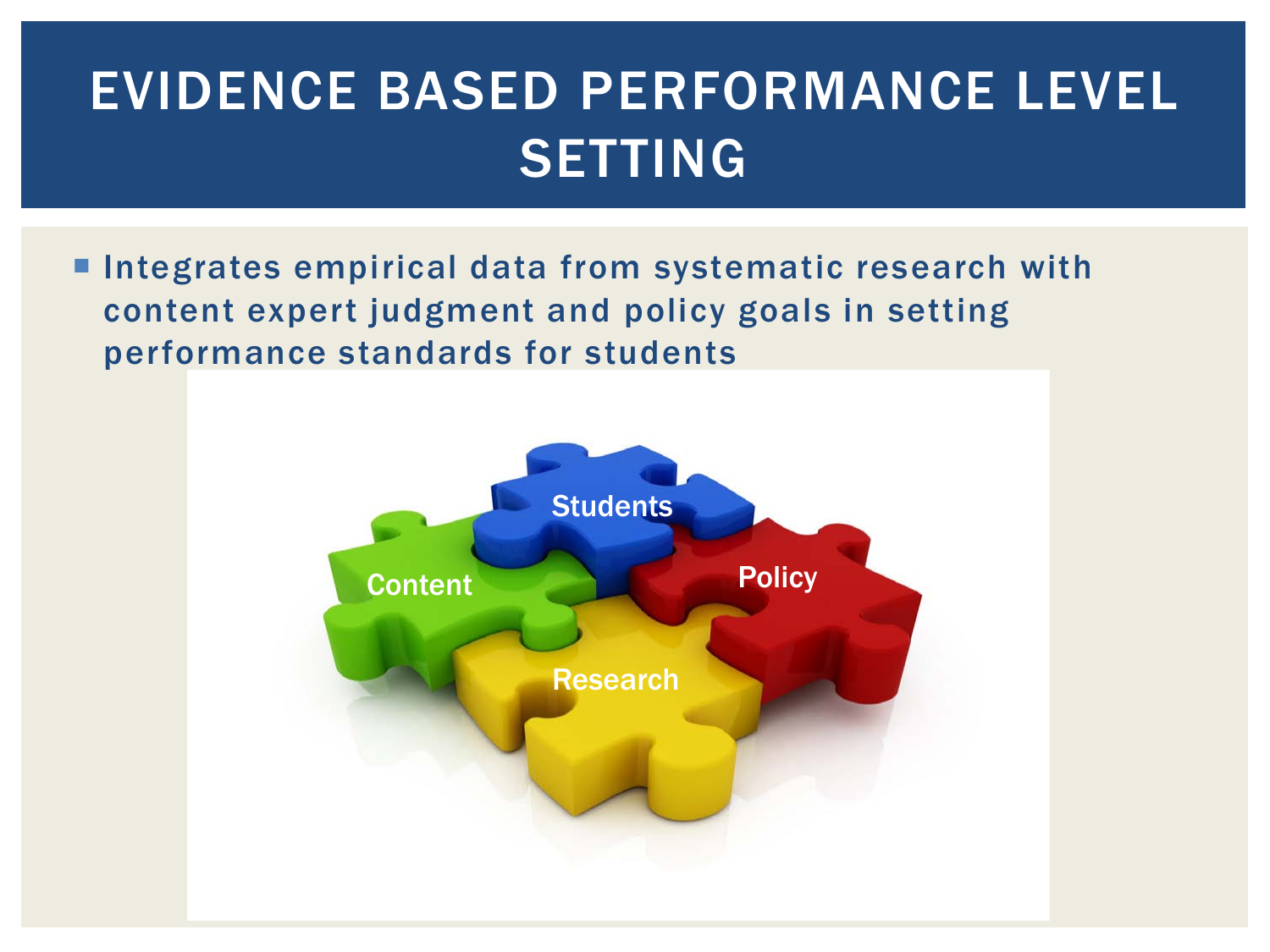## PERFORMANCE LEVEL SETTING METHOD

- The Extended Modified Angoff Yes/No Method is based on one of the most widely-used methods for setting performance levels
- One of a number of approaches available for setting performance levels
	- Judgmental procedure
- **Panelists consider characteristics of each item and** expectations of students to make item-level judgments that can be aggregated into overall threshold scores for the test form
- Multiple rounds of judgments and delivery of information are designed to optimize decision making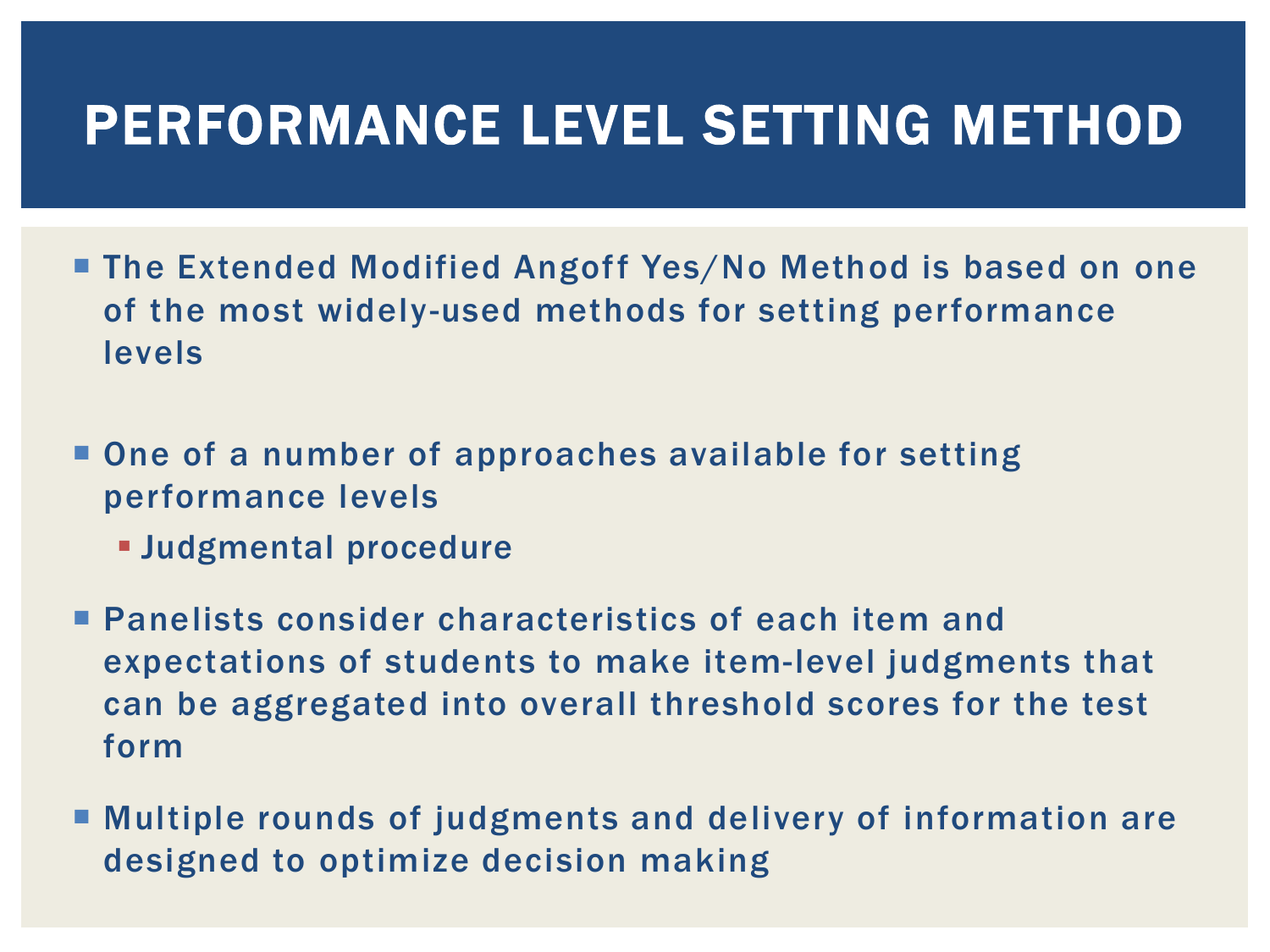## OVERVIEW OF ITEM-LEVEL JUDGMENT TASK

- The panelists make recommendations as to what students at each performance level would be able to demonstrate in terms of their knowledge, skills, and abilities.
- **The panelists do this by evaluating test** questions on the PARCC assessments, judging how many points a student would be likely to earn.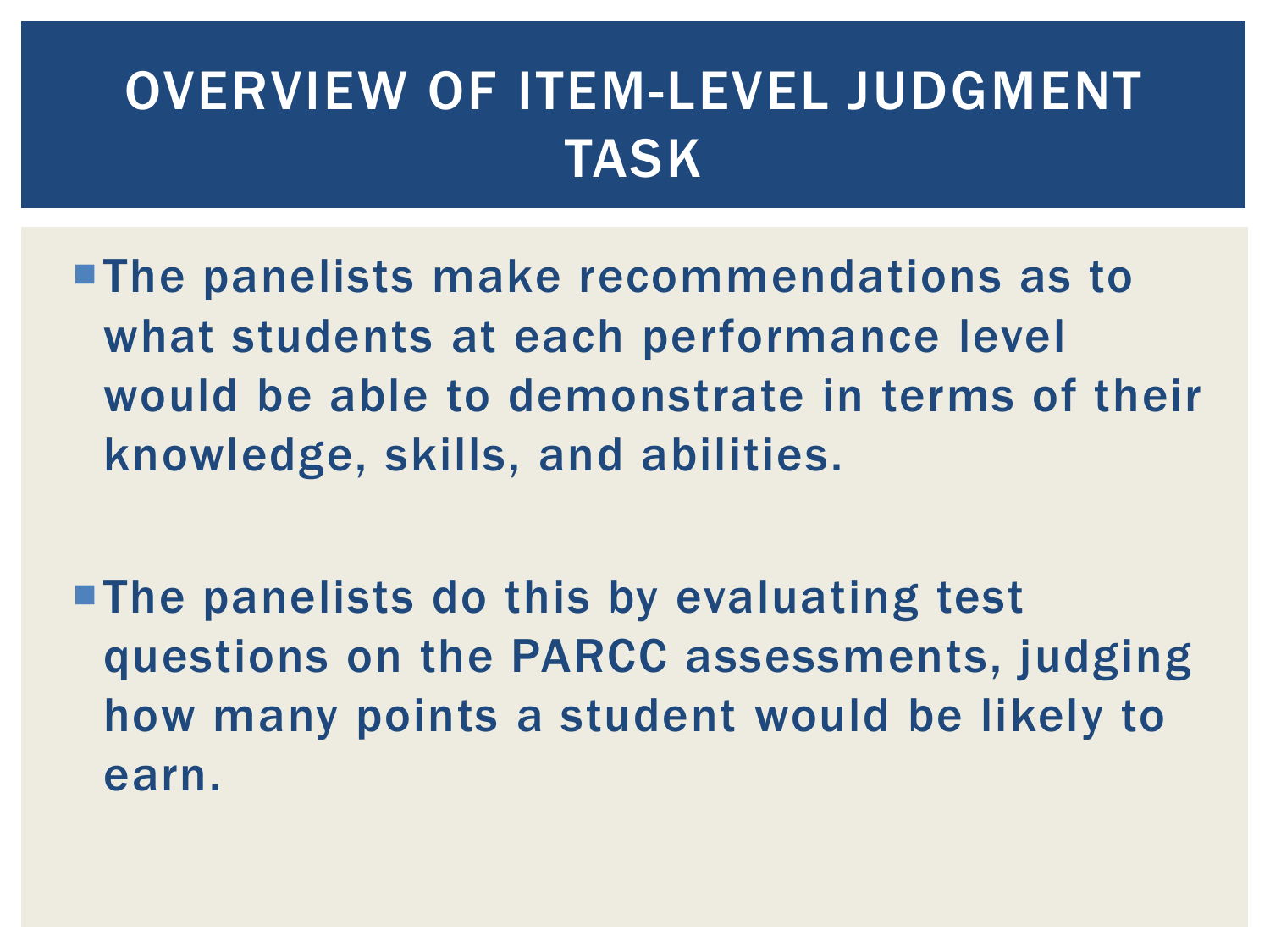#### MATH SAMPLE EXAMPLE TASK

**Using the performance level descriptors for grade 4** mathematics, and the following sample item, determine how many points a student performing at each level would likely earn on the item.

#### **2 points possible**

- **Part A: 1 point**
- **Part B: 1 point**
- Students do not need to answer Part A correctly in order to earn points on Part B

#### How many points would a borderline Level 2 student likely earn if they answered the question? Levels 3, 4, and 5?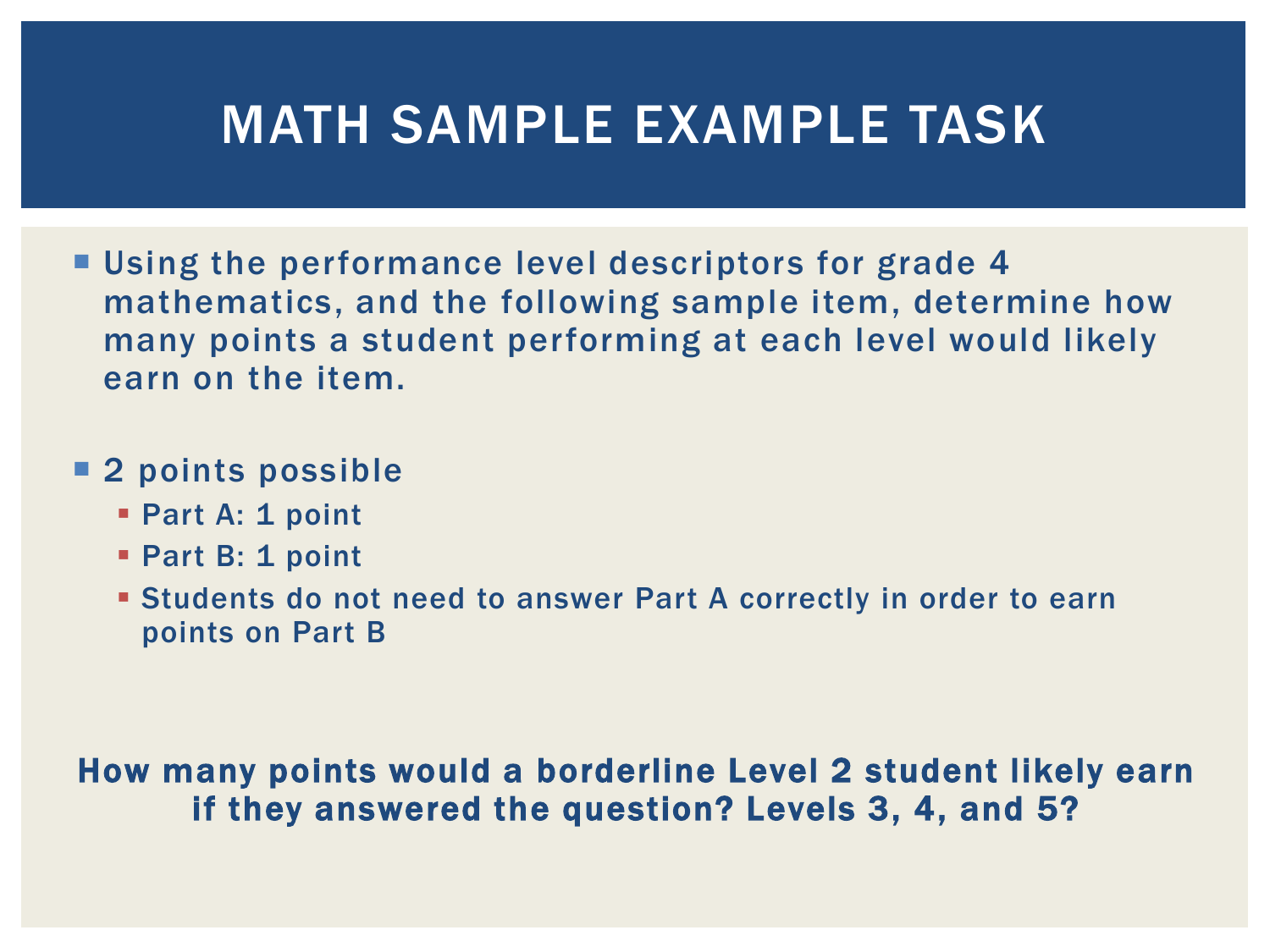Jordan places two boards end to end to make one shelf. The first board is  $\frac{47}{100}$  meter long. The second board is  $\frac{5}{10}$  meter long.

#### **Part A**

What fraction is equivalent to  $\frac{5}{10}$  and has a denominator of 100?

Enter your answer in the space provided. Enter only your answer.

**Part B**<br>What is the total length, in meters, of the two boards?

Enter your answer in the space provided. Enter only your answer.

|                                   |     | $\hspace{0.05cm}$ | $\times$ | ÷                    | 昌         | ᄜ  |
|-----------------------------------|-----|-------------------|----------|----------------------|-----------|----|
|                                   | $=$ | $\,<\,$           | ➢        | $\left(\cdot\right)$ | $[\cdot]$ | \$ |
| $\widehat{\overline{\mathbf{u}}}$ |     |                   |          |                      |           |    |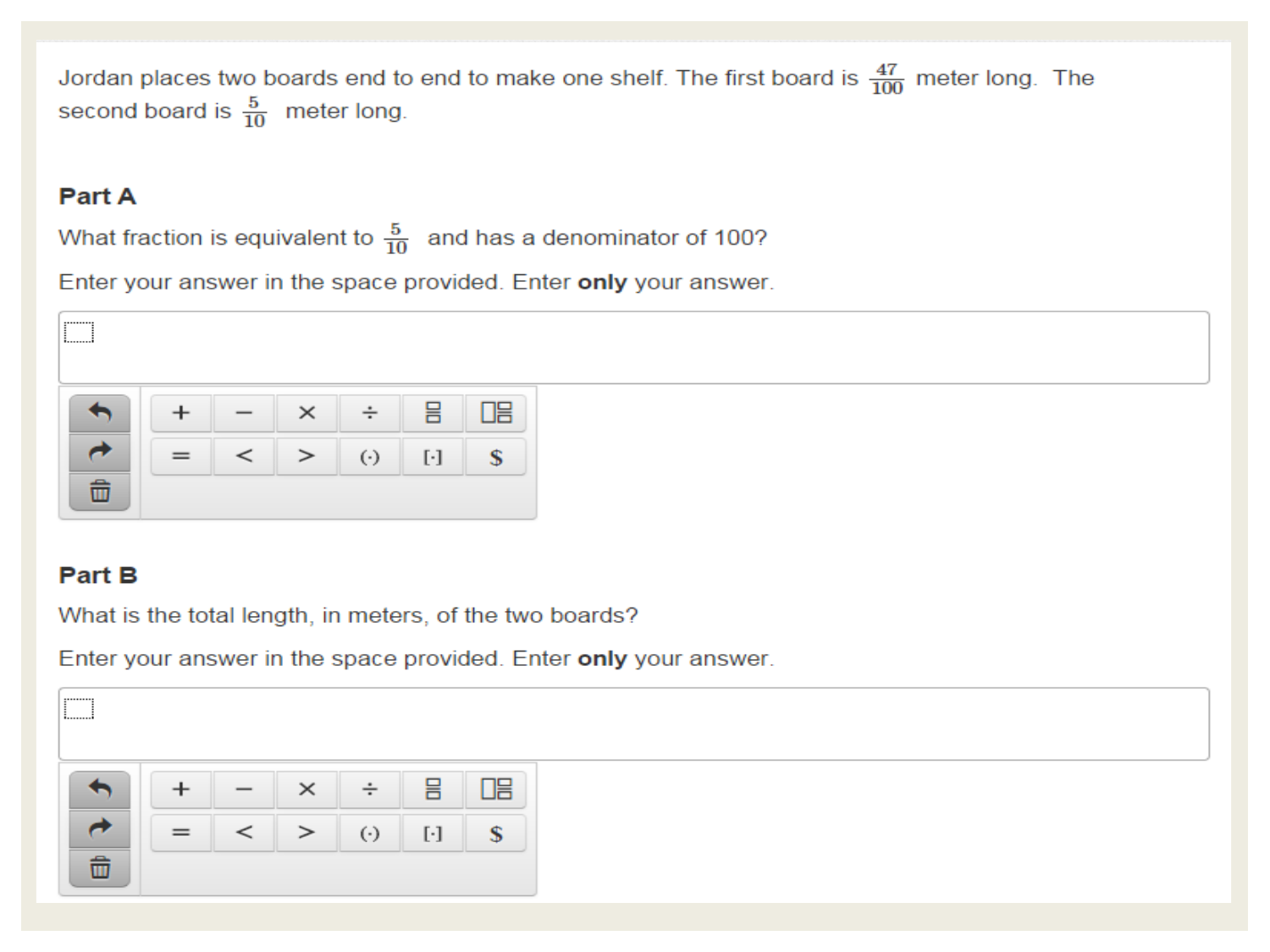|                                                                                                                                           | <b>Grade 4 Math: Sub-Claim A</b><br>The student solves problems involving the Major Content for the grade/course with connections to the Standards<br>for Mathematical Practice.                                                                                                                                                                                                                                     |                                                                                                                                                                                                                                                                                                                                     |                                                                                                                                                                                                                                                                                                                                                  |                                                                                                                                                                                                                                                                             |
|-------------------------------------------------------------------------------------------------------------------------------------------|----------------------------------------------------------------------------------------------------------------------------------------------------------------------------------------------------------------------------------------------------------------------------------------------------------------------------------------------------------------------------------------------------------------------|-------------------------------------------------------------------------------------------------------------------------------------------------------------------------------------------------------------------------------------------------------------------------------------------------------------------------------------|--------------------------------------------------------------------------------------------------------------------------------------------------------------------------------------------------------------------------------------------------------------------------------------------------------------------------------------------------|-----------------------------------------------------------------------------------------------------------------------------------------------------------------------------------------------------------------------------------------------------------------------------|
|                                                                                                                                           | 5                                                                                                                                                                                                                                                                                                                                                                                                                    | 4                                                                                                                                                                                                                                                                                                                                   | $\overline{\mathbf{3}}$                                                                                                                                                                                                                                                                                                                          | $\overline{2}$                                                                                                                                                                                                                                                              |
| <b>Fractions and</b><br><b>Decimals</b><br>4.NF.1-2<br>4.NF.2-1<br>4.NF.A.Int.1<br>4.NF.5<br>4.NF.6<br>4.NF.7<br>4.NF.Int.1<br>4.NF.Int.2 | Compares decimals to<br>hundredths; uses decimal<br>notations for fractions (tenths<br>and hundredths); compares<br>fractions, with like or unlike<br>numerators and denominators,<br>by creating equivalent fractions<br>with common denominators,<br>comparing to a benchmark<br>fraction and generating<br>equivalent fractions.                                                                                  | Compares decimals to<br>hundredths; uses decimal<br>notations for fractions (tenths<br>and hundredths); compares<br>fractions, with like or unlike<br>numerators and denominators,<br>by creating equivalent fractions<br>with common denominators,<br>comparing to a benchmark<br>fraction and generating<br>equivalent fractions. | Given a visual model and/or<br>manipulatives, compares<br>decimals to hundredths; uses<br>decimal notations for fractions<br>(tenths and hundredths);<br>compares fractions, with like or<br>unlike numerators and<br>denominators, by creating<br>equivalent fractions with<br>common denominators and<br>comparing to a benchmark<br>fraction. | Given a visual model and/or<br>manipulatives, compares<br>decimals to hundredths; uses<br>decimal notations for fractions<br>(tenths and hundredths);<br>compares fractions, with like or<br>unlike numerators and<br>denominators by comparing to<br>a benchmark fraction. |
|                                                                                                                                           | Demonstrates the use of<br>conceptual understanding of<br>fractional equivalence and<br>ordering when solving simple<br>word problems requiring<br>fraction comparison.<br>Converts a simple fraction to a<br>denominator of 10 or 100 and<br>writes as a decimal (e.g., $1/2 =$<br>$5/10 = 0.5$ , $\frac{1}{4} = 25/100 = 0.25$ ,<br>$1/20 = 5/100 = 0.05$ ).<br>Adds fractions with<br>denominators of 10 and 100. | Demonstrates the use of<br>conceptual understanding of<br>fractional equivalence and<br>ordering when solving simple<br>word problems requiring<br>fraction comparison.<br><b>Adds fractions with</b><br>denominators of 10 and 100.                                                                                                | Solves simple word problems<br>requiring fraction comparison.                                                                                                                                                                                                                                                                                    | Solves simple word problems<br>requiring fraction comparison<br>with scaffolding.                                                                                                                                                                                           |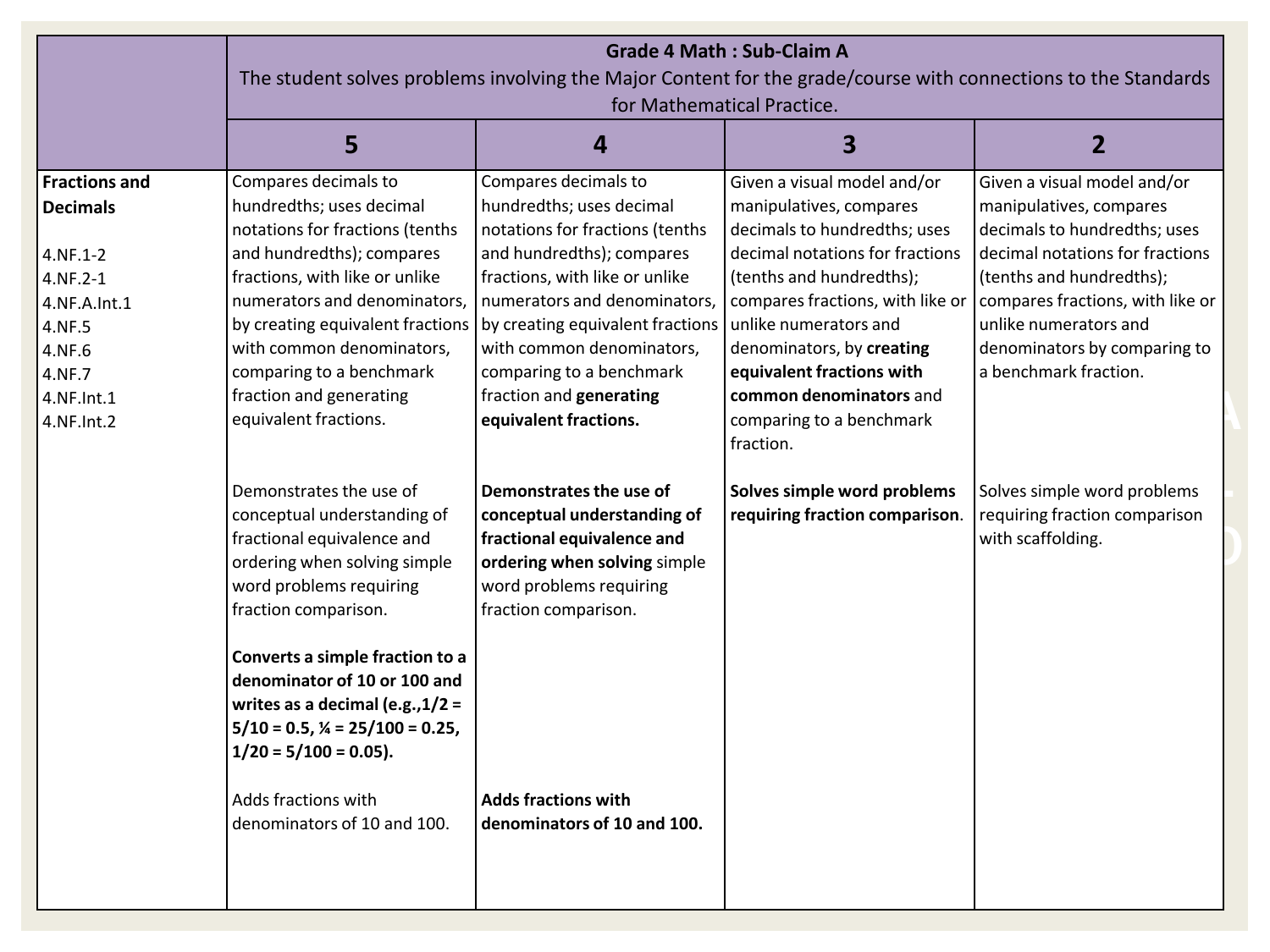### RESULTS & DISCUSSION

#### Number of points for student performing at each level:

|  | Level 2   Level 3   Level 4   Level 5 |  |
|--|---------------------------------------|--|
|  |                                       |  |

■ How did you approach the task? What factored into your decision?

■ Did everyone at your table agree? Did discussion with others change how you thought about the task?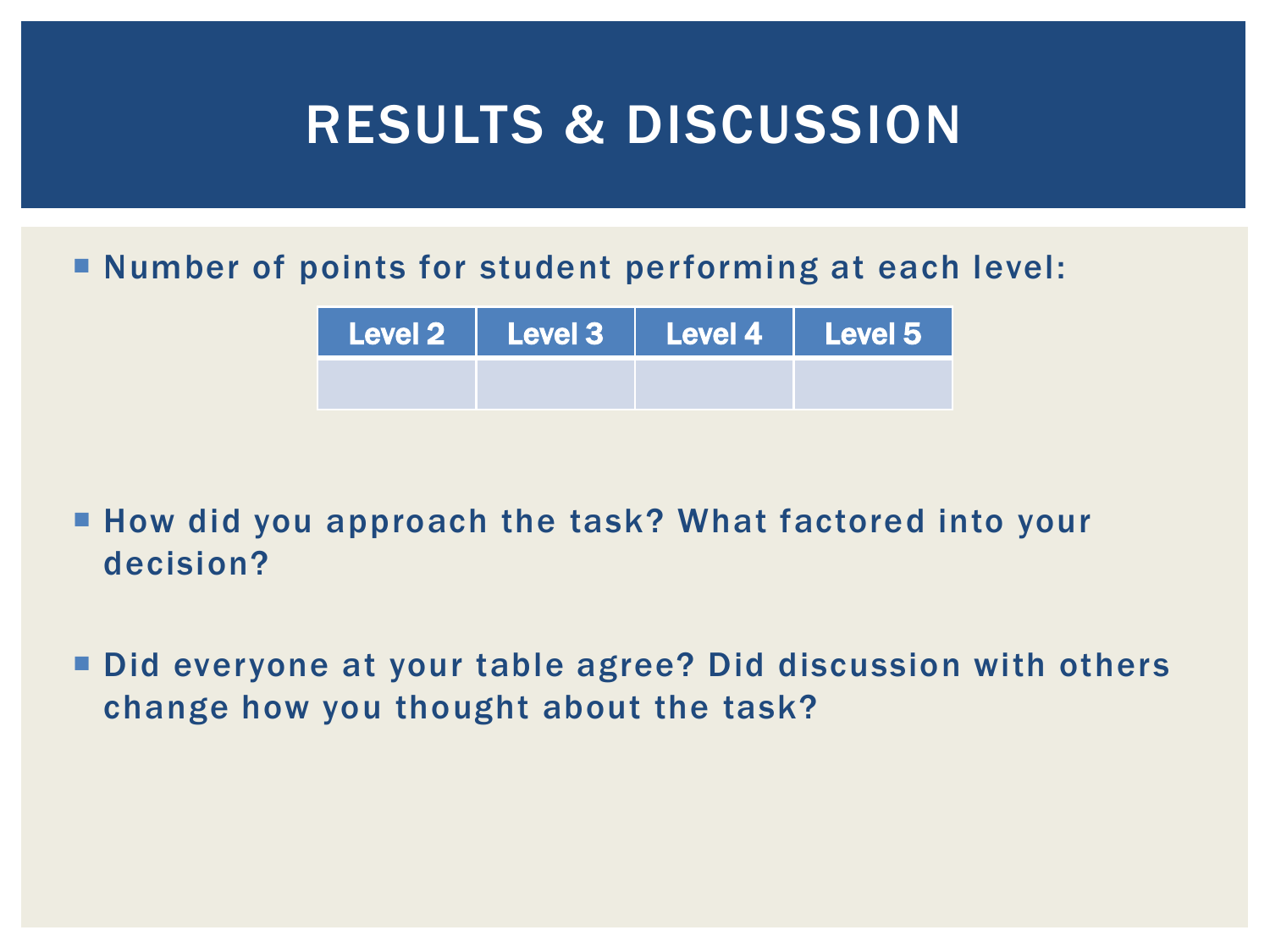# ACTIVITIES COMPLETED DURING THE PERFORMANCE LEVEL SETTING MEETING

- **Experience the PARCC assessments**
- Scoring the PARCC assessments
- **Review and discuss Performance Level Descriptors**
- **Develop borderline descriptors**
- College and Career Readiness discussion
- **Practice item judgments**
- 3 rounds of item judgments using actual forms taken by students in spring 2015
	- Feedback data after each round
	- Table/group discussions
- Final recommended threshold scores for each performance level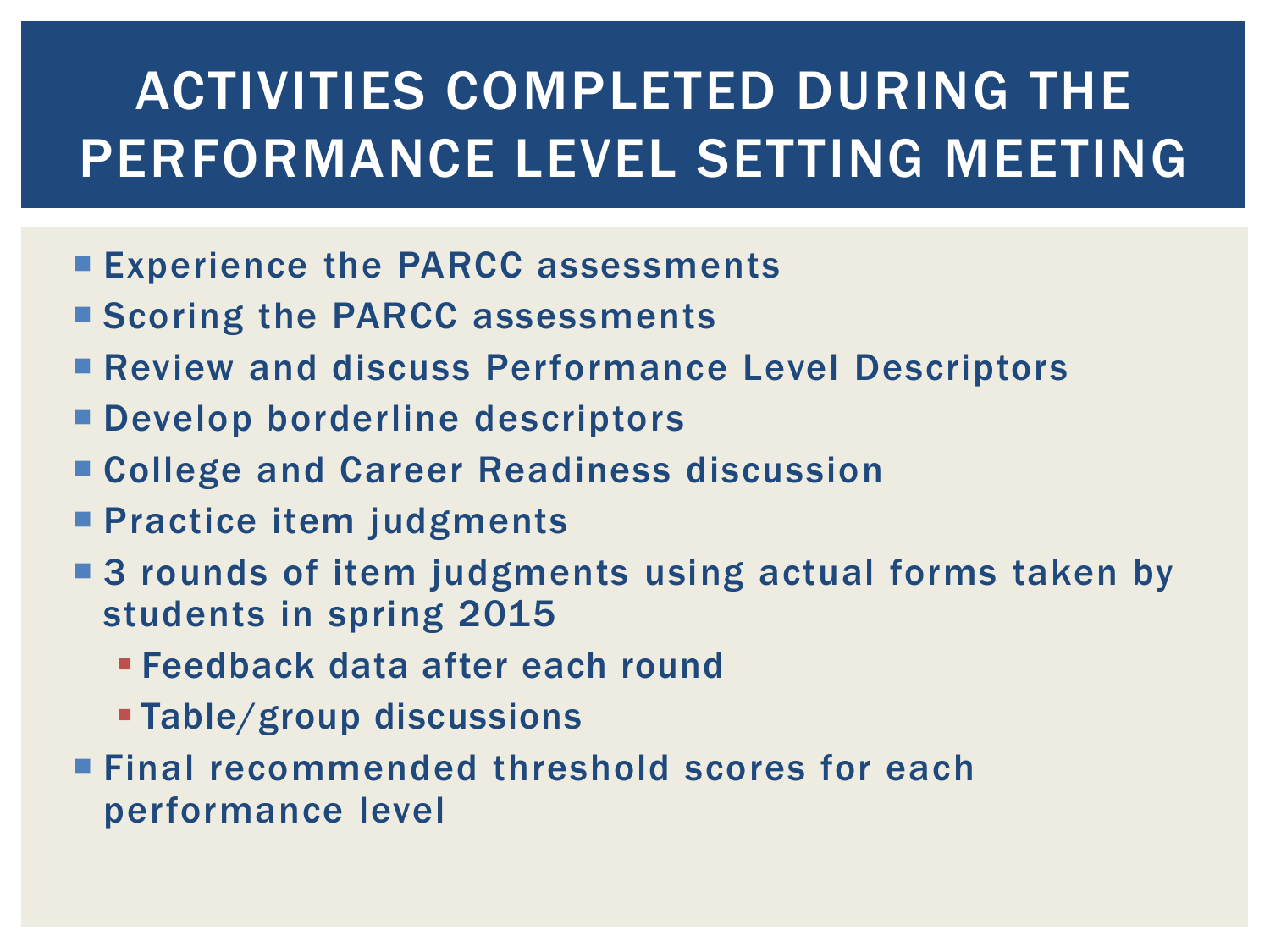# RESOLUTION: ELA/L AND MATH MINIMUM SCORES FOR EACH PERFORMANCE LEVEL

|                              | <b>Partially</b><br><b>Meeting</b><br>(Level 2) | <b>Approaching</b><br><b>Expectations</b><br>(Level 3) | <b>Meeting</b><br><b>Expectations</b><br>(Level 4) | <b>Exceeding</b><br><b>Expectations</b><br>(Level 5) |
|------------------------------|-------------------------------------------------|--------------------------------------------------------|----------------------------------------------------|------------------------------------------------------|
| Grade 3 ELA & Math           | 700                                             | 725                                                    | 750                                                | 790                                                  |
| Grade 4 ELA & Math           | 700                                             | 725                                                    | 750                                                | 790                                                  |
| Grade 5 ELA & Math           | 700                                             | 725                                                    | 750                                                | 790                                                  |
| Grade 6 ELA & Math           | 700                                             | 725                                                    | 750                                                | 790                                                  |
| Grade 7 ELA & Math           | 700                                             | 725                                                    | 750                                                | 790                                                  |
| Grade 8 ELA & Math           | 700                                             | 725                                                    | 750                                                | 790                                                  |
| Grade 9 ELA/Algebra I        | 700                                             | 725                                                    | 750                                                | 790                                                  |
| <b>Grade 10 ELA/Geometry</b> | 700                                             | 725                                                    | 750                                                | 790                                                  |
| Grade 11 ELA/Algebra II      | 700                                             | 725                                                    | 750                                                | 790                                                  |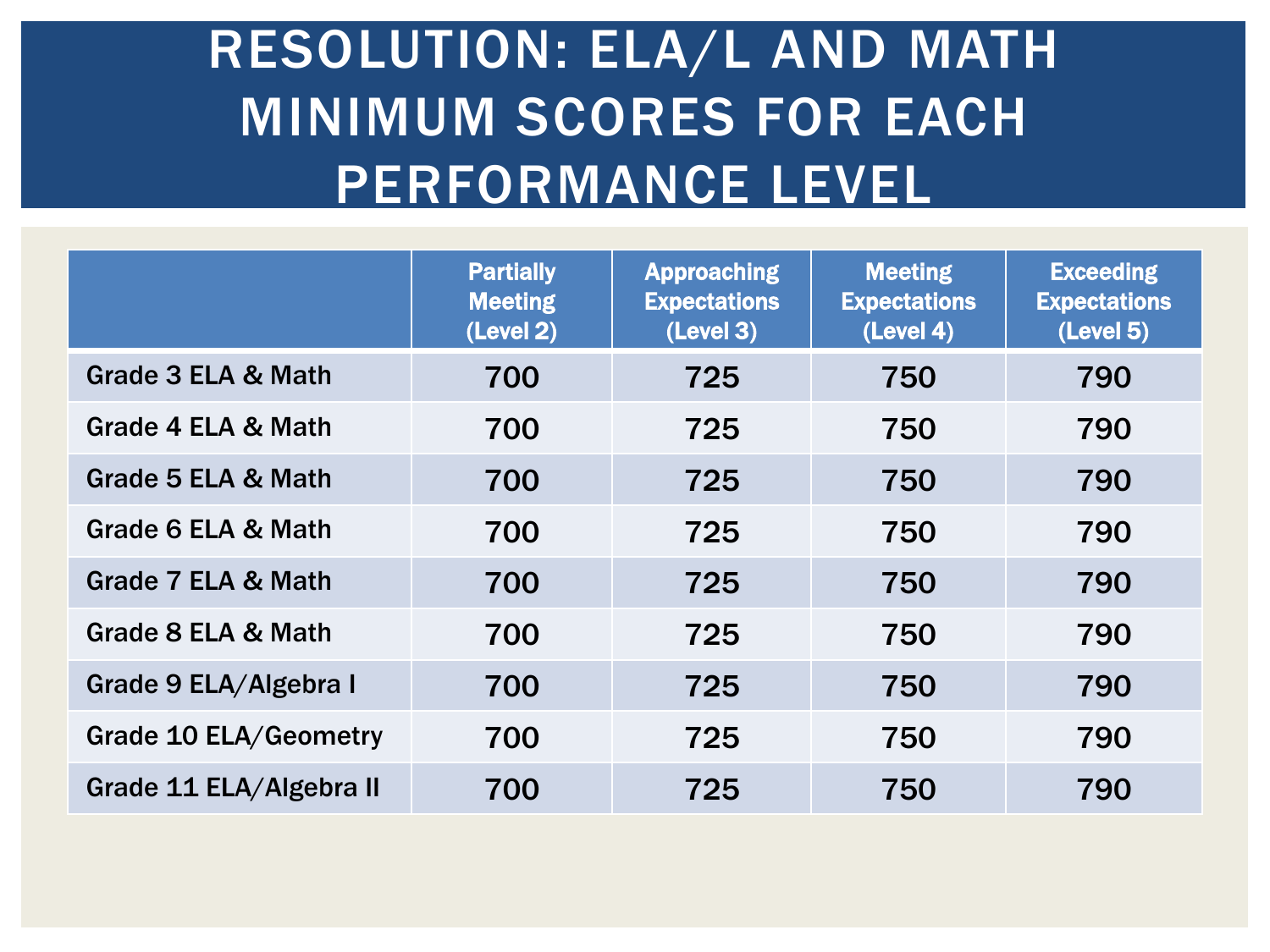### DATA PREPARATION PROCESS

#### PARCC Consortium

- Spring 2015: Test administration
- **Summer 2015: Scoring** process
- August/September 2015: PARCC Governing board sets consortium-wide performance levels.
- September/October: Preliminary data files.

#### NJ Department of Education

- October: Release of preliminary data
- November  $4<sup>th</sup>$ : Release of the statewide summaries; State Board approves performance levels.
- Mid-to-late November: Districts receive student, school, and district reports.
- Mid-January: Release of school and district-level data and participation rates.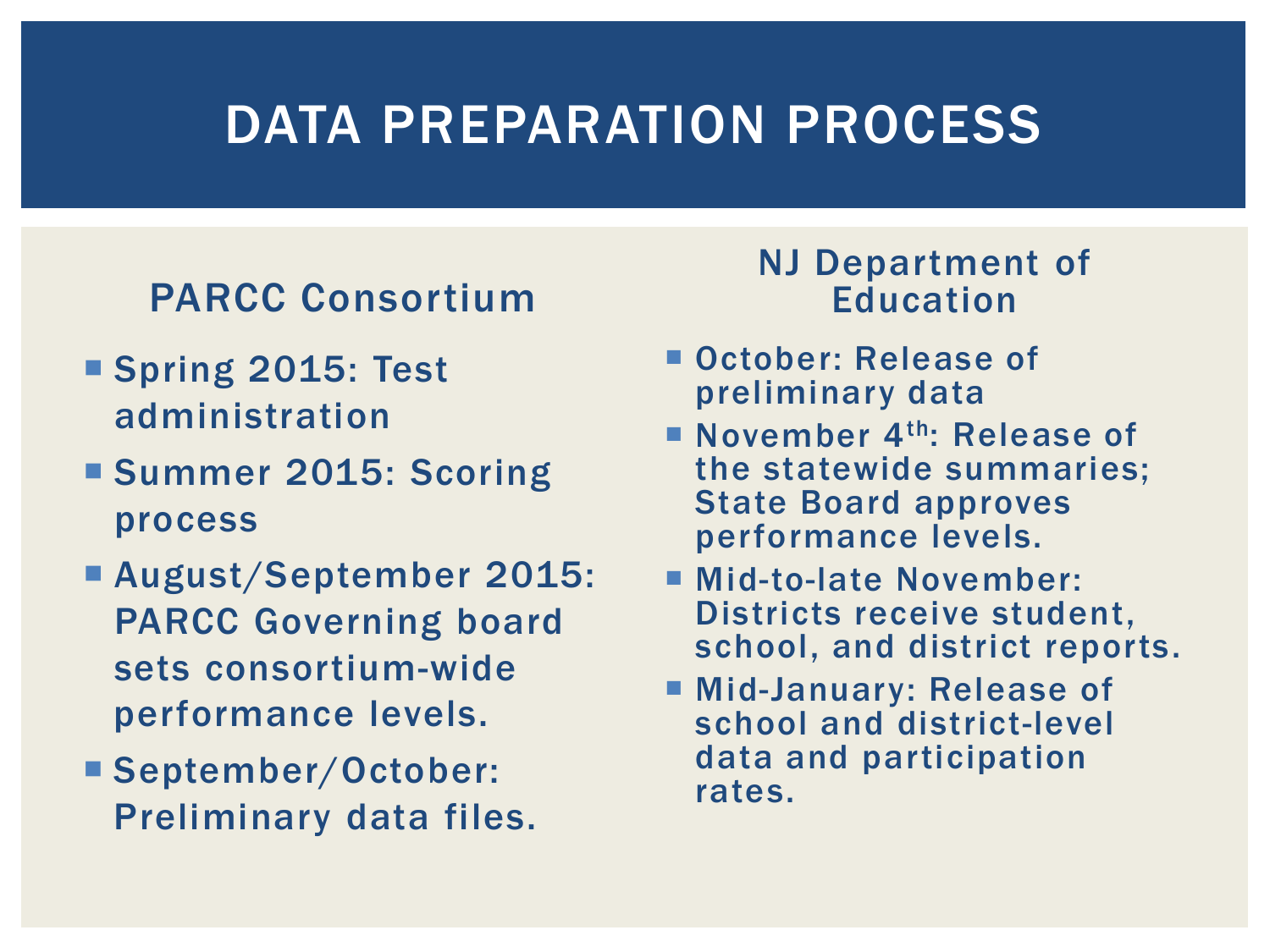# NEW JERSEY'S 2015 PARCC OUTCOMES ENGLISH LANGUAGE ARTS/LITERACY

|          | <b>Not Yet</b><br><b>Meeting</b><br>(Level 1) | <b>Partially</b><br><b>Meeting</b><br>(Level 2) | <b>Approaching</b><br><b>Expectations</b><br>(Level 3) | <b>Meeting</b><br><b>Expectations</b><br>(Level 4) | <b>Exceeding</b><br><b>Expectations</b><br>(Level 5) | % $>=$<br>Level 4 |
|----------|-----------------------------------------------|-------------------------------------------------|--------------------------------------------------------|----------------------------------------------------|------------------------------------------------------|-------------------|
| Grade 3  | 15%                                           | 18%                                             | 24%                                                    | 39%                                                | 5%                                                   | 44%               |
| Grade 4  | 8%                                            | 15%                                             | 27%                                                    | 39%                                                | 12%                                                  | 51%               |
| Grade 5  | 7%                                            | 15%                                             | 26%                                                    | 45%                                                | 6%                                                   | 52%               |
| Grade 6  | 8%                                            | 16%                                             | 28%                                                    | 40%                                                | 9%                                                   | 49%               |
| Grade 7  | 11%                                           | 15%                                             | 23%                                                    | 34%                                                | 18%                                                  | 52%               |
| Grade 8  | 12%                                           | 15%                                             | 22%                                                    | 39%                                                | 13%                                                  | 52%               |
| Grade 9  | 18%                                           | 19%                                             | 24%                                                    | 30%                                                | 10%                                                  | 40%               |
| Grade 10 | 25%                                           | 18%                                             | 20%                                                    | 26%                                                | 11%                                                  | 37%               |
| Grade 11 | 17%                                           | 19%                                             | 24%                                                    | 30%                                                | 11%                                                  | 41%               |

Note: Numbers may not sum to 100% due to rounding.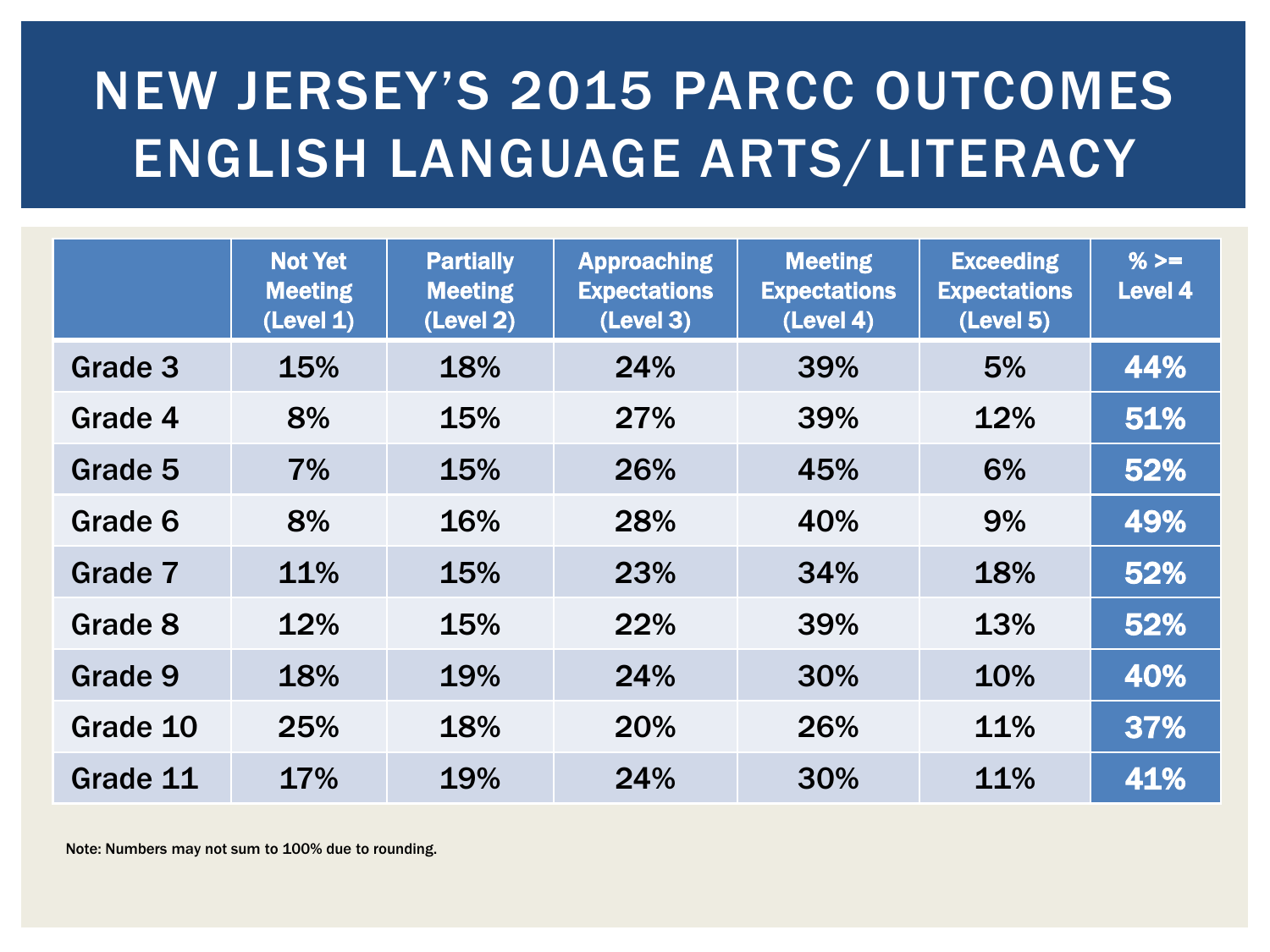# NEW JERSEY'S 2015 PARCC OUTCOMES MATHEMATICS

|            | <b>Not Yet</b><br><b>Meeting</b><br>(Level 1) | <b>Partially</b><br><b>Meeting</b><br>(Level 2) | <b>Approaching</b><br><b>Expectations</b><br>(Level 3) | <b>Meeting</b><br><b>Expectations</b><br>(Level 4) | <b>Exceeding</b><br><b>Expectations</b><br>(Level 5) | % $>=$<br>Level 4 |
|------------|-----------------------------------------------|-------------------------------------------------|--------------------------------------------------------|----------------------------------------------------|------------------------------------------------------|-------------------|
| Grade 3    | 8%                                            | 19%                                             | 28%                                                    | 37%                                                | 8%                                                   | 45%               |
| Grade 4    | 7%                                            | 22%                                             | 30%                                                    | 36%                                                | 4%                                                   | 41%               |
| Grade 5    | 6%                                            | 21%                                             | 32%                                                    | 35%                                                | 6%                                                   | 41%               |
| Grade 6    | 8%                                            | 21%                                             | 30%                                                    | 35%                                                | 6%                                                   | 41%               |
| Grade 7    | 8%                                            | 22%                                             | 33%                                                    | 33%                                                | 4%                                                   | 37%               |
| Grade $8*$ | 22%                                           | 26%                                             | 28%                                                    | 23%                                                | $1\%$                                                | 24%               |
| Algebra I  | 14%                                           | 25%                                             | 25%                                                    | 33%                                                | 3%                                                   | 36%               |
| Geometry   | 12%                                           | 36%                                             | 30%                                                    | 20%                                                | 3%                                                   | 22%               |
| Algebra II | 32%                                           | 25%                                             | 20%                                                    | 22%                                                | 2%                                                   | 24%               |

\* Note: Approximately 30,000 New Jersey students participated in the PARCC Algebra I assessment while in middle school. Thus, PARCC Math 8 outcomes are not representative of grade 8 performance as a whole.

Note: Numbers may not sum to 100% due to rounding.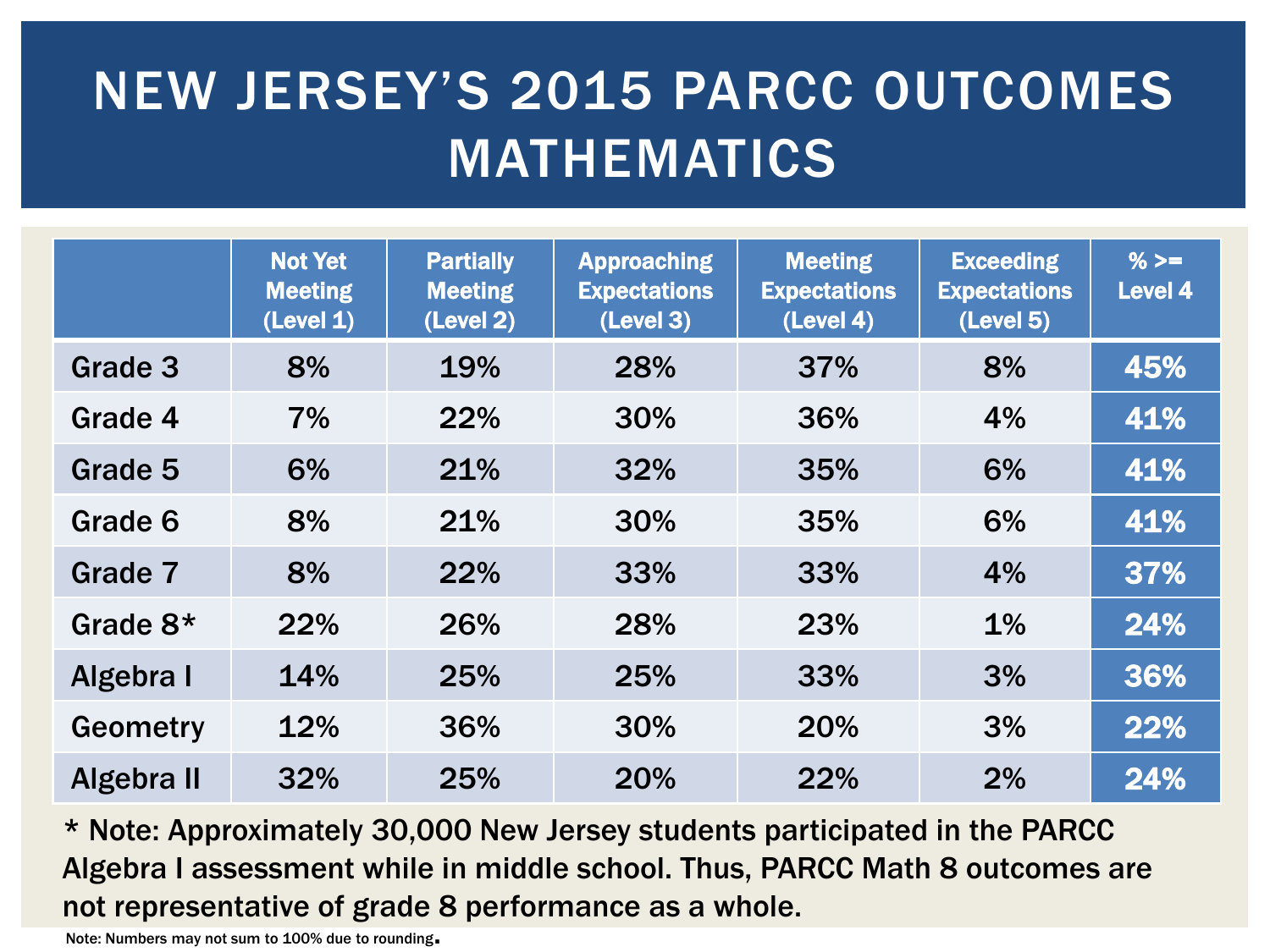| 2015 PARCC ELA/L Grade 4  | 51% |
|---------------------------|-----|
| 2013 NAEP Reading Grade 4 | 42% |

| 2015 PARCC Math Grade 4 | 41% |
|-------------------------|-----|
| 2013 NAEP Math Grade 4  | 49% |

| 2015 PARCC ELA/L Grade 8  | 52%        |
|---------------------------|------------|
| 2013 NAEP Reading Grade 8 | <b>46%</b> |

| 2015 PARCC ELA/L Grade 11  | 41% |
|----------------------------|-----|
| 2013 NAEP Reading Grade 12 | 41% |

| 2015 PARCC Algebra I | 36% |
|----------------------|-----|
| 2011 ADP Algebra I   | 35% |

NAEP: National Assessment of Educational Progress https://nces.ed.gov/nationsreportcard/ ADP: American Diploma Project http://www.achieve.org/adp-network

#### PARCC **OUTCOMES** IN CONTEXT

2015 SAT: 44% met College and Career Ready Benchmark

2015 ACT: 43% met College and Career Ready Benchmark.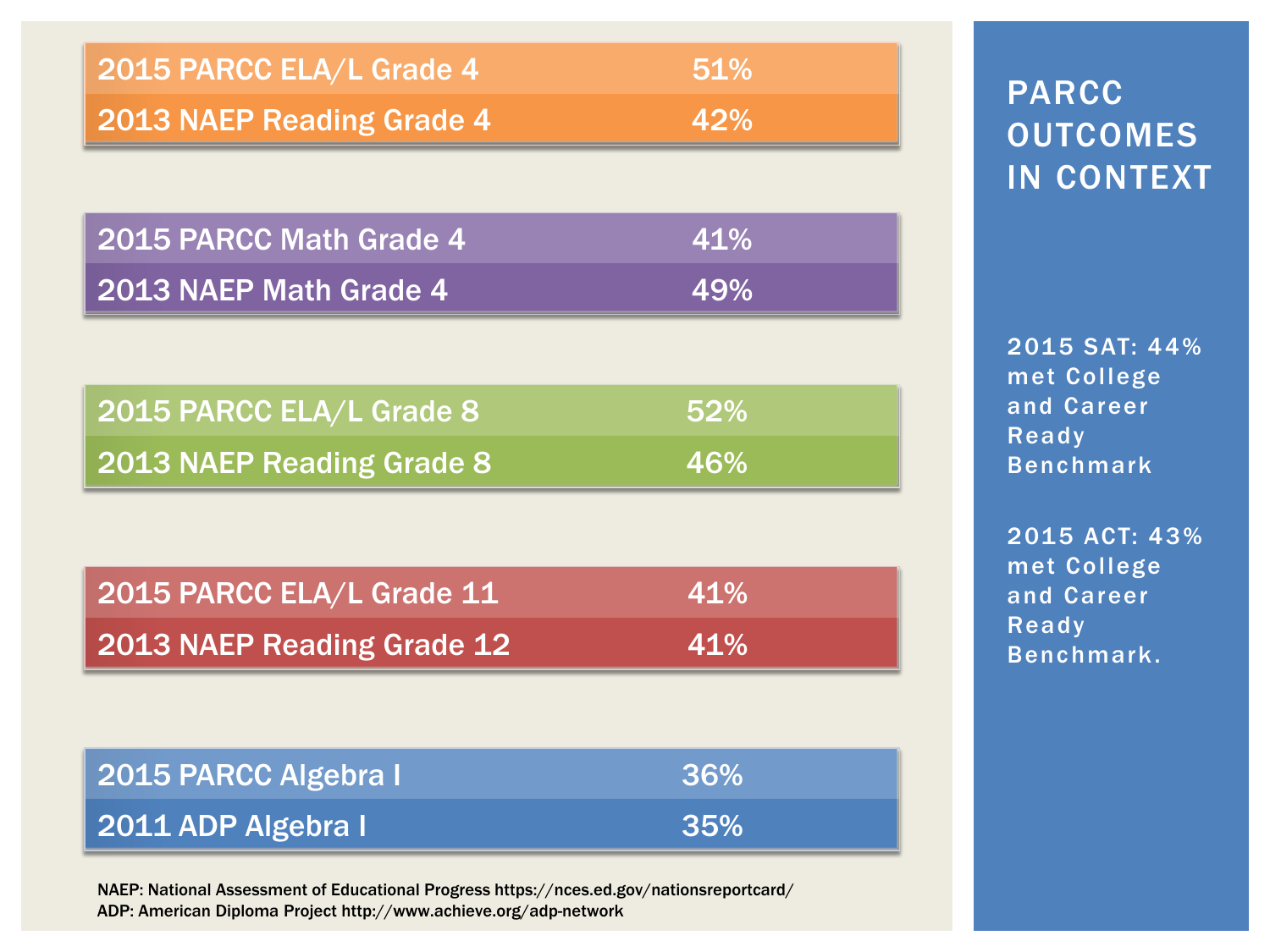## ELA/L RESULTS: % MEETING/EXCEEDING, BY ECONOMIC DISADVANTAGE

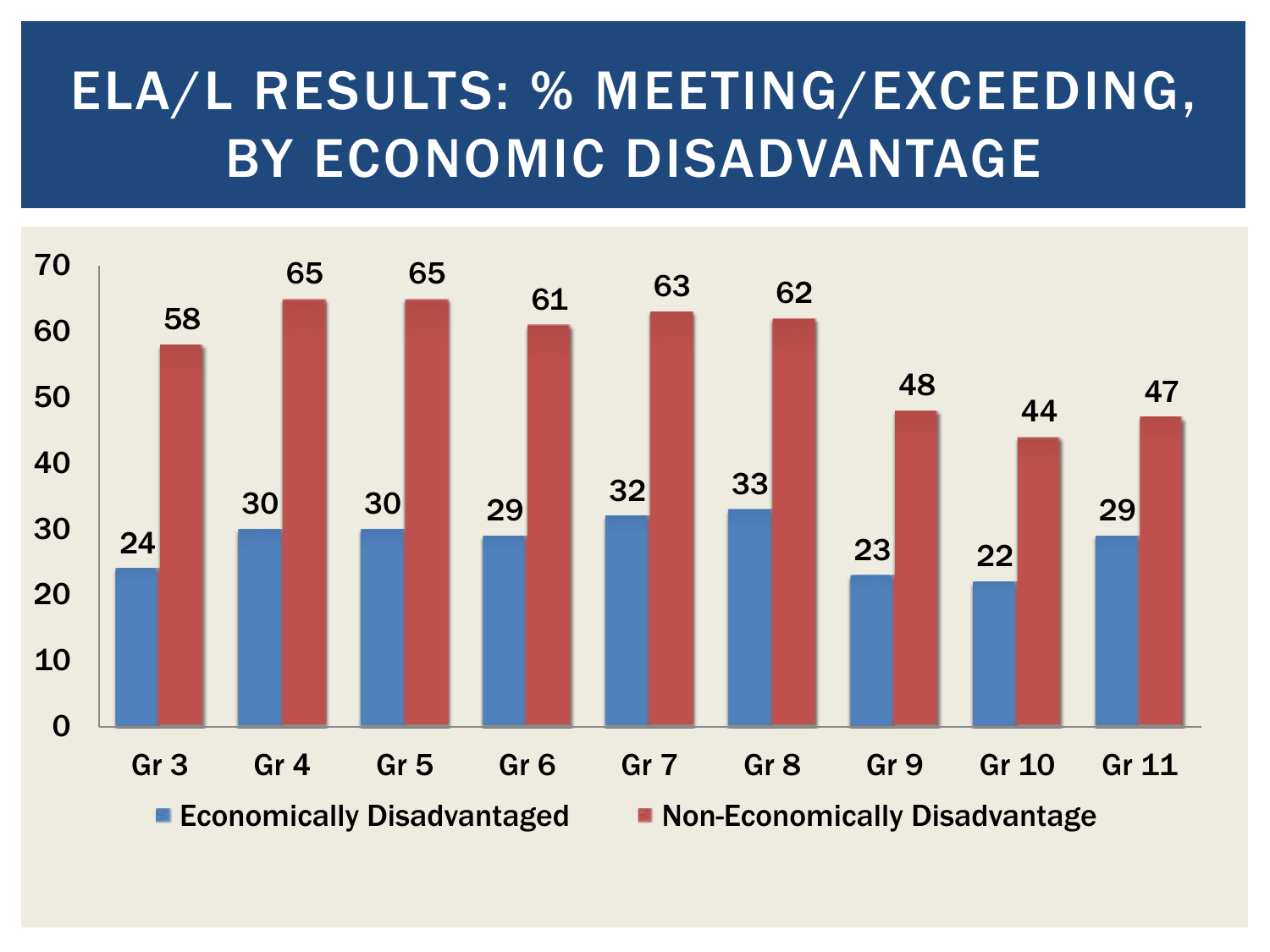# MATH RESULTS: % MEETING/EXCEEDING, BY ECONOMIC DISADVANTAGE

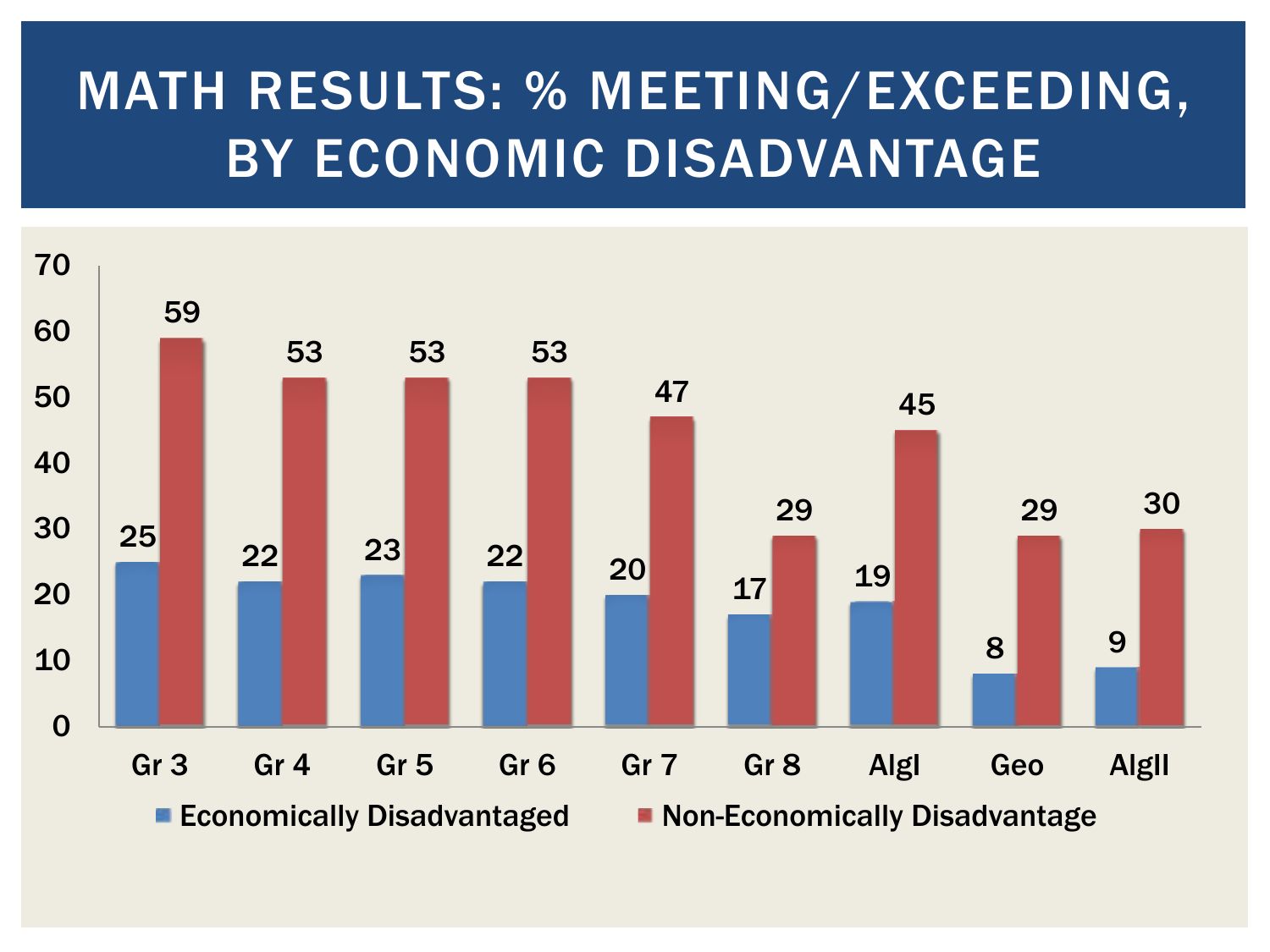## ELA/L RESULTS: % MEETING/EXCEEDING, BY RACE/ETHNICITY